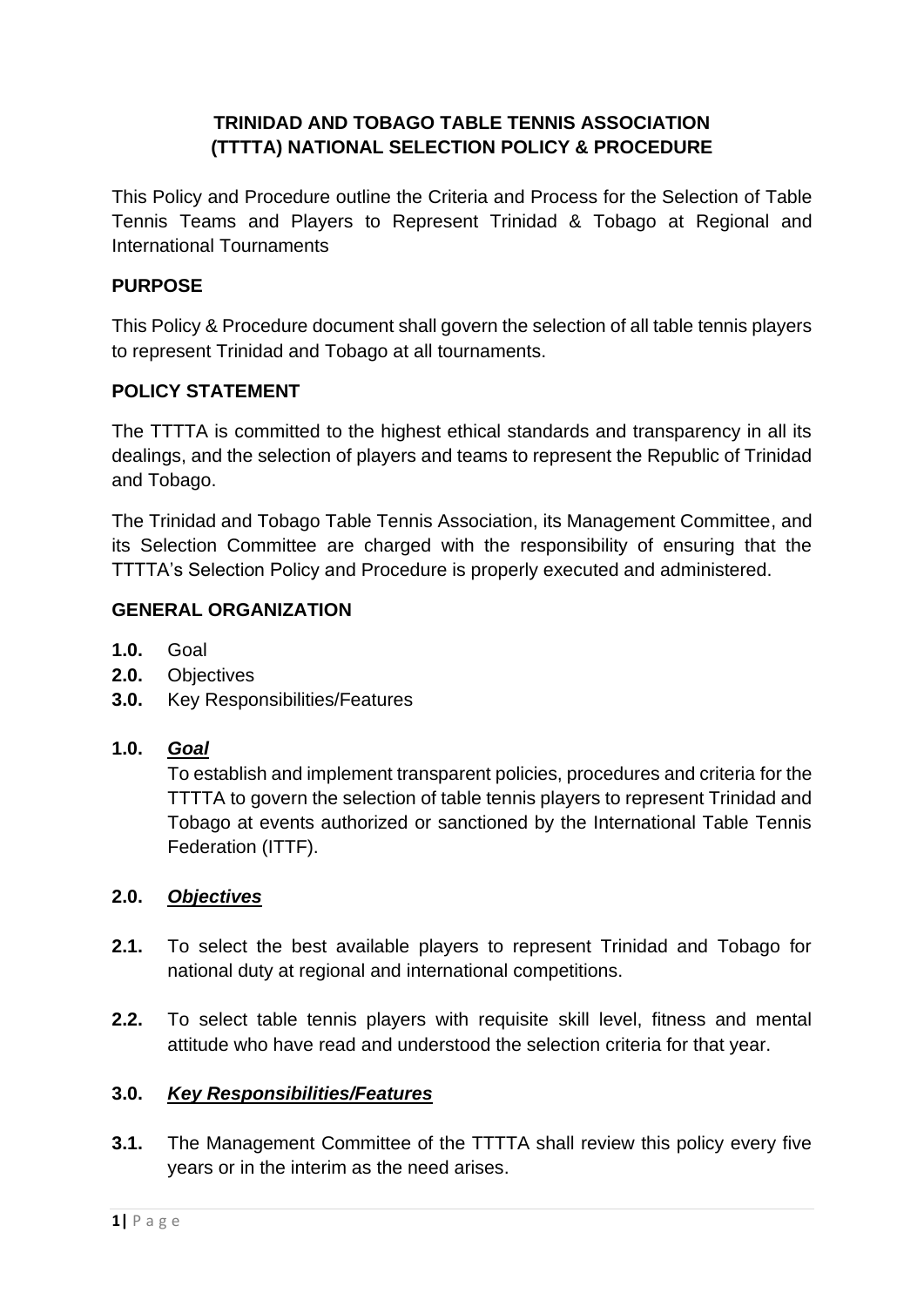- **3.2.** The Selection Committee shall use the following criteria for selection:
- 3.2.1. Results in all TTTTA listed ranking tournaments;
- 3.2.2. Results of Regional and International events held within the last 12 months.
- **3.3.** Table tennis players shall participate in the following TTTTA tournaments and other tournaments identified by the TTTTA:

### 3.3.1. **Juniors, Cadets, Under Cadets Tournaments**

- i. ITTF approved tournaments
- ii. Junior Nationals
- iii. Schools tournament
- iv. Silver Bowl
- v. Tobago/Trinbago Open or other recognized TTTTA Singles Tournament

#### 3.3.2. **Senior Tournaments**

- i. ITTF approved tournaments
- ii. Senior Nationals
- iii. Classified
- iv. Silver Bowl
- v. Super Singles
- vi. Tobago/Trinbago Open
- 3.3.3. **Any other tournament/s**: as so identified by the TTTTA upon releasing the selection process for the subsequent year.

## **SELECTION**

The TTTTA shall send out a notification by  $31<sup>st</sup>$  July in the preceding year, detailing the selection criteria applicable for the subsequent year for tournaments.

- **4.0.** General Eligibility Criteria
- **5.0.** Short List Guidelines
- **6.0.** Selection Process

## **4.0.** *General Eligibility Criteria*

4.1. A player wishing to represent Trinidad and Tobago must be a citizen of Trinidad and Tobago, as defined by the law, accepted by the ITTF and be in possession of a valid Trinidad and Tobago passport. A copy of the bio data page of the passport must be submitted upon request;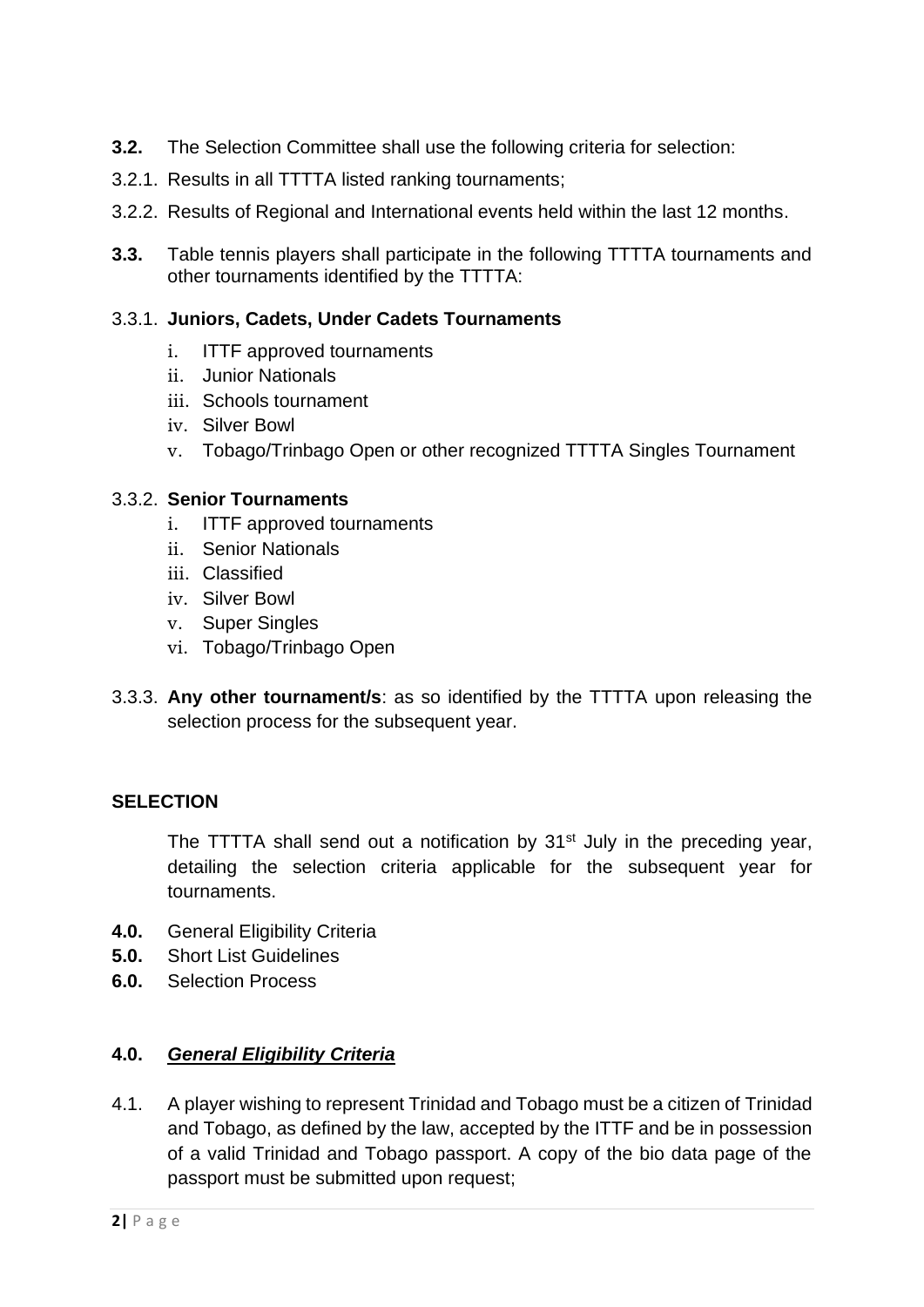- 4.2. A player wishing to be shortlisted to represent Trinidad and Tobago must be an affiliated registered player with the TTTTA;
- 4.3. A player wishing to be shortlisted to represent Trinidad and Tobago must sign the TTTTA National Basic Code of Conduct at the beginning of the year;
- 4.4. Such a player must be in good standing with the TTTTA and all governing bodies associated with the TTTTA, TTOC, ITTF, LATTU, Pan Am, CRTTF, WADA or any other relevant governing authority to which TTTTA is associated;
- 4.5. Such a player must be in full compliance with all protocols regarding all substance abuse and is responsible for all substances that are ingested or administered to him/her. Such a player is also prohibited from alcohol abuse or use of any prohibited substance as defined by the World Anti-Doping Agency's Prohibited List in force at the time. The player must acknowledge that he/she may be subject to random Drug or Alcohol testing by the TTTTA at any point;
- 4.6. A player who is guilty of a breach and has been duly disciplined and suspended by a duly constituted body - either internal or external of the TTTTA – after having exhausted all available opportunities for appeal, is ineligible where the tournament for which a national selection falls within the period of the suspension;
- 4.7. Players are required to participate in listed tournaments either at home or abroad as outlined above in *Article 3.3* (3.3.1, 3.3.2 and 3.3.3);
- 4.8. Results of players representing Trinidad and Tobago over the twelve (12) previous months prior to the time of the Selection Process will be considered;
- 4.9. A local based junior player must participate in more than 50% of local TTTTA tournaments as outlined above in *Article 3.3 (3.3.1 and 3.3.3)* within the last 12 months to be considered for shortlisting;
- 4.10. A local based senior player must participate in more than 50% of local TTTTA tournaments as outlined above in *Article 3.3* (3.3.1 and 3.3.2) within the last 12 months to be considered for shortlisting.

# **5.0.** *Short List Guidelines*

Table Tennis players selected to represent Trinidad and Tobago must achieve the qualifying standards set out by the TTTTA as well as standards set out by relevant governing bodies for specific table tennis events;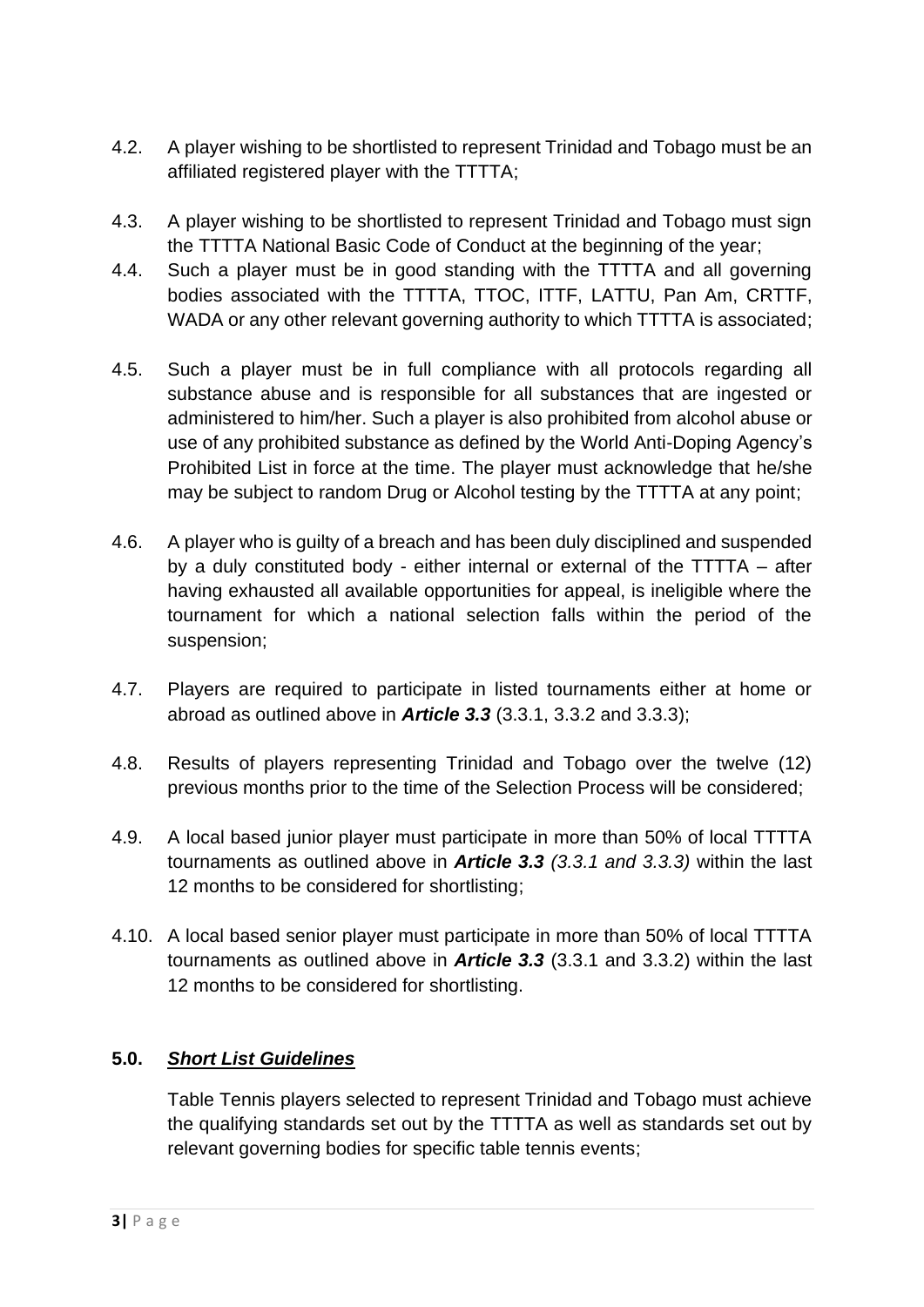- 5.1. The top four placing finishes within the last twelve (12) months in two or more TTTTA tournaments as outlined above in *Article 3.3 (3.3.1 and 3.3.2)* will be short listed for senior selection;
- 5.2. A virtual top four spot will be allocated to National player/s that is/are knocked out by any non-national player/s in the quarterfinals of tournaments outlined above in *Article 3.3 (3.3.1. 3.3.2. and 3.3.3.),* **ONLY** for national selection purposes;
- 5.3. Any player who acquires two or more quarter-final positions within the last twelve (12) months, whilst participating in any under-11, under-13, under-15, under-18 and under-21 tournaments as outlined above in *Article 3.3 (3.3.1 and 3.3.3)* will be considered for short listing under-11, 13, 15, 18 and 21 selection;
- 5.4. Wild Card/s can be allotted by the Coaching Committee to the short-listed player/s for junior or senior selection, if he/she has qualified to the last sixteen in the category being considered for selection, whilst participating in the tournaments outlined above in *Article 3.3 (3.3.1, 3.3.2 and 3.3.3*) The Management Committee is responsible for approving the final decision;
- 5.5. If a player is unable to meet the **General Eligibility Criteria** *(Article 4.0)*, he/she may submit in writing an explanation no later than seven (7) days after the shortlisted players has been announced by the Selection Committee. The player shall outline why their inability to meet the selection eligibility criteria process and/or justification for them to be short listed. This request must be made only to the TTTTA Secretariat in the form of an email or hard copy. The request must be shared with the Selection Committee and the Management Committee. A decision of the Selection Committee made by a simple majority vote will be passed on to the Management Committee who will make a final decision by a simple majority vote on if the player will be short listed. However, under these circumstances a fee may be determined by the Management Committee and applied;
- 5.6. All foreign based players who are willing to attend the trials and have indicated so in writing to the TTTTA, will be automatically short-listed by the Selection Committee. *(A foreign based player is a player who has been living, working, studying or competing abroad for at least FOUR MONTHS CONSECUTIVELY within the previous 12 months of the Selection Process);*
- 5.7. All players interested in representing Trinidad and Tobago shall indicate to the TTTTA in writing their interest to participate in the selection process no later than one month before the date of the trials.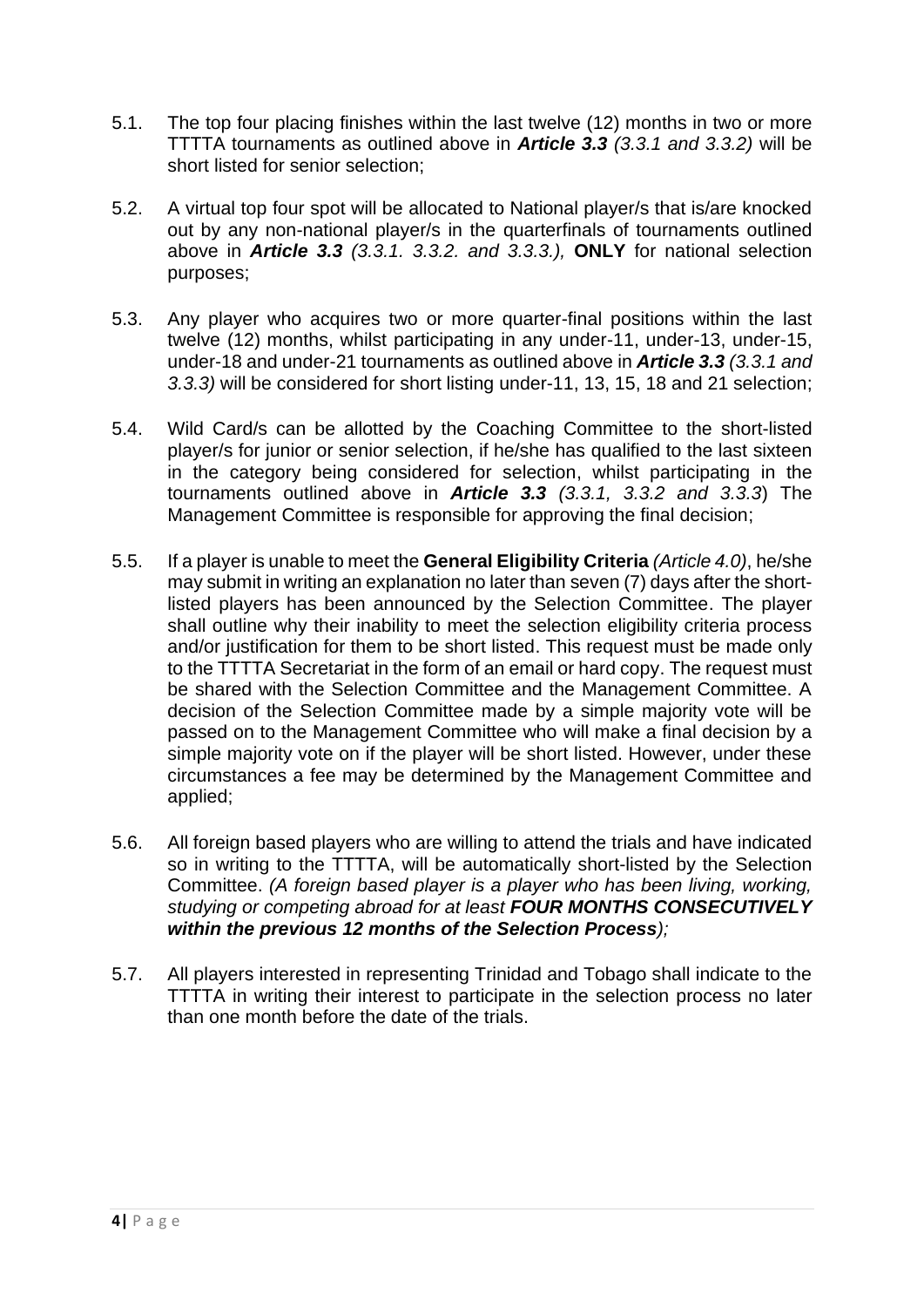### **6.0.** *Selection Process*

*The Selection Committee will follow a process consisting of three levels*:

- 6.1. *Level One (Short Listing):* Submission of short-listed players by the Selection Committee to the TTTTA Management Committee for approval.
- 6.2. *Level Two (Assessment):* Evaluation and approval of short-listed players by the Coaching Committee.
- 6.3. *Level Three (First-Tier Trials):* Trials for final selection.

### **6.1.** *Level One (Short Listing):*

The Selection Committee shall submit a short list of players for selection by using Eligibility Criteria and Short List Guidelines:

### **6.2.** *Level Two (Assessment):*

Each player short-listed may be required by the Coaching Committee to be evaluated.

If any player/s are to be evaluated, the evaluation will comprise of:

- a. Physical
- b. Mental
- c. Technical Standard

Any player failing to pass this evaluation may not be considered to participate in Level Three (First Tier Trials).

#### **6.3.** *Level Three (First-Tier Trials): The FIRST TIER TRIALS will take the following format*:

- 6.3.1. There will be three (3) trials over a period of two (2) consecutive days;
- 6.3.2. The trials would be a round robin system, three (3) best in five (5) games and all results are final;
- 6.3.3. The winner of the first round will earn the number one spot (#1) for selection and will be exempted from the two (2) remaining rounds;
- 6.3.4. The winner of the second round will earn the number two (#2) spot for selection and will be exempted from the third round.
- 6.3.5. The winner of the third round will earn the number three (#3) spot for selection;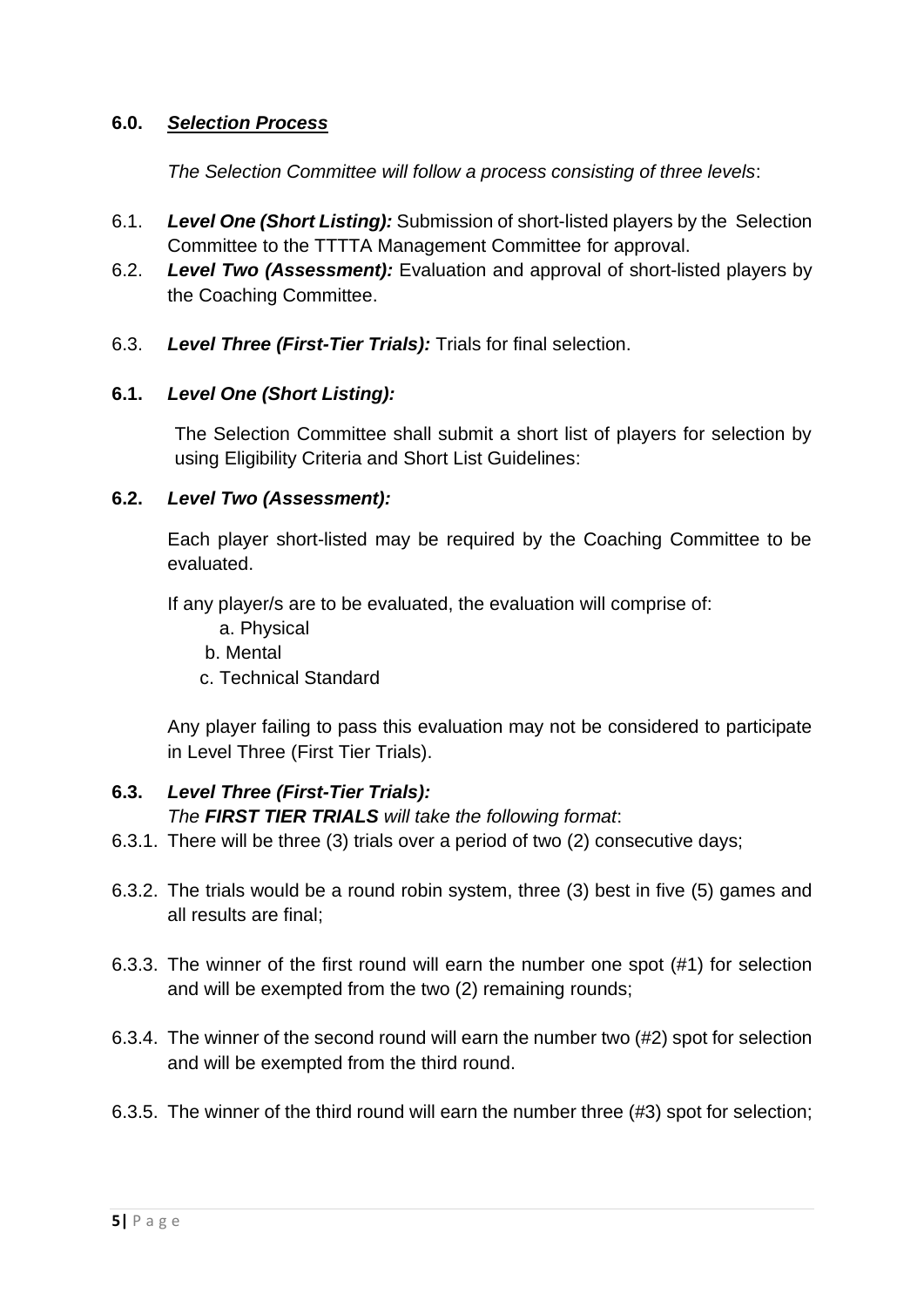- 6.3.6. Points will be allocated to the rest of players, according to where they were placed in the three (3) rounds of trials and will be ranked accordingly from 4<sup>th</sup> place selection go down;
- 6.3.7. If there are more than eight (8) players competing in any of the categories, the loser of each round of the *FIRST-TIER TRIALS* will be eliminated from further participation in the trials.

## **7.0.** *Important Notes:*

- 7.1. *If there are no foreign based player/s challenging for selection in a category being contested, a local based player who has won all the local tournaments within the last 12 months in the category being contested, will automatically earn the #1 selection for that category only;*
- 7.2. *If on the date allotted for the trials, any player has attained the rank 250 or higher within the last twelve (12) months in the ITTF Rankings, he/she will obtain automatic selection and be the #1 ranked selection for that category being contested;*
- 7.3. *If on the date allotted for the trials, there are more than one player who have attained the rank 250 or higher within the last twelve (12) months in the ITTF Rankings in any category being contested, they will obtain automatic selection and will be ranked for selection according to their ITTF Ranking on the date of the trials (For only players ranked 250 or higher in the ITTF rankings);*
- 7.4. *On the date allotted for the trials, only players who have attained ranked 250 or higher within the last twelve (12) months in the ITTF rankings will obtain automatic selection and be exempted from trials;*
- 7.5. *If on the date allotted for the trials, there are no players who have not attained the rank 250 or higher within the last twelve (12) months in the ITTF Rankings,*  any foreign based player participating in the trials, will be reimbursed travel *expenses ONLY if:*
- 7.5.1. *They travel directly from their home-based country excepting as described in Article 7.5.2;*
- 7.5.2. *The player provides in writing to the TTTTA Secretariat reasons on their inability to travel from their home-based country. (This document will be provided to the TTTTA Management for a decision to be taken on reimbursed on travel expenses);*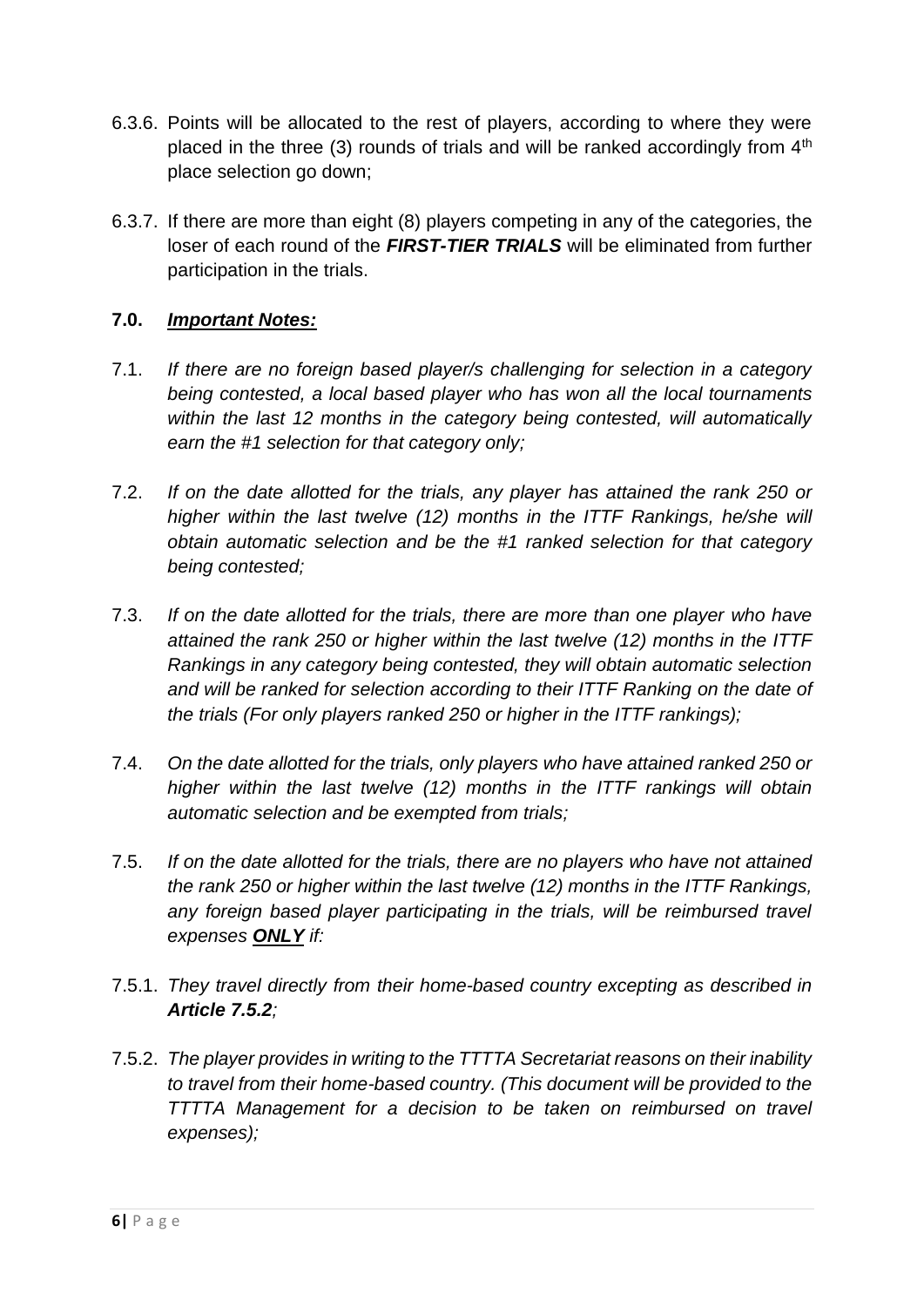- 7.5.3. *The travel expenses are considered to be economy class or \$10,000 whichever is the lesser amount;*
- 7.5.4. *They follow all requirements for foreign based players as described in this document;*
- 7.5.5. *They have won the first round of the First-Tier Trials.*

# **8.0.** *Date of First-Tier Trials*

- 8.1. The trial tournament should be held to accommodate all players;
- 8.2. The Management Committee shall be responsible for scheduling the date of the First-Tier trials;
- 8.3. The Management Committee shall advertise to the association's membership no later than four (4) months in advance the scheduled date of the First-Tier trials.
- **9.0.** Trials will be held in the month of December or January for the following categories:
	- 1. Seniors
	- 2. Under-21, Under-18, and Under-15

The Trials for the Under-11 and Under-13 may take place at least three (3) months over two (2) days, before the scheduled date for the CRTTF Tournament or before the end of April (whichever comes first).

- **10.0.** There are no exemptions for non-participation in trials. Participation in trials is a mandatory requirement for any player selected or short listed for trials according to the Selection process.
- **11.0.** The results of these trials will determine the order of selection for the rest of the calendar year to represent Trinidad and Tobago in all Regional or International tournaments. If any player who has been selected to represent Trinidad and Tobago but is unable to do so, the next person in line according to the trials results will fill that spot.

## **12.0.** *Second-Tier Trials*

A second-tier trials will be held **ONLY** if the TTTTA is unable to field a full team for any category after the *First-Tier Trials*.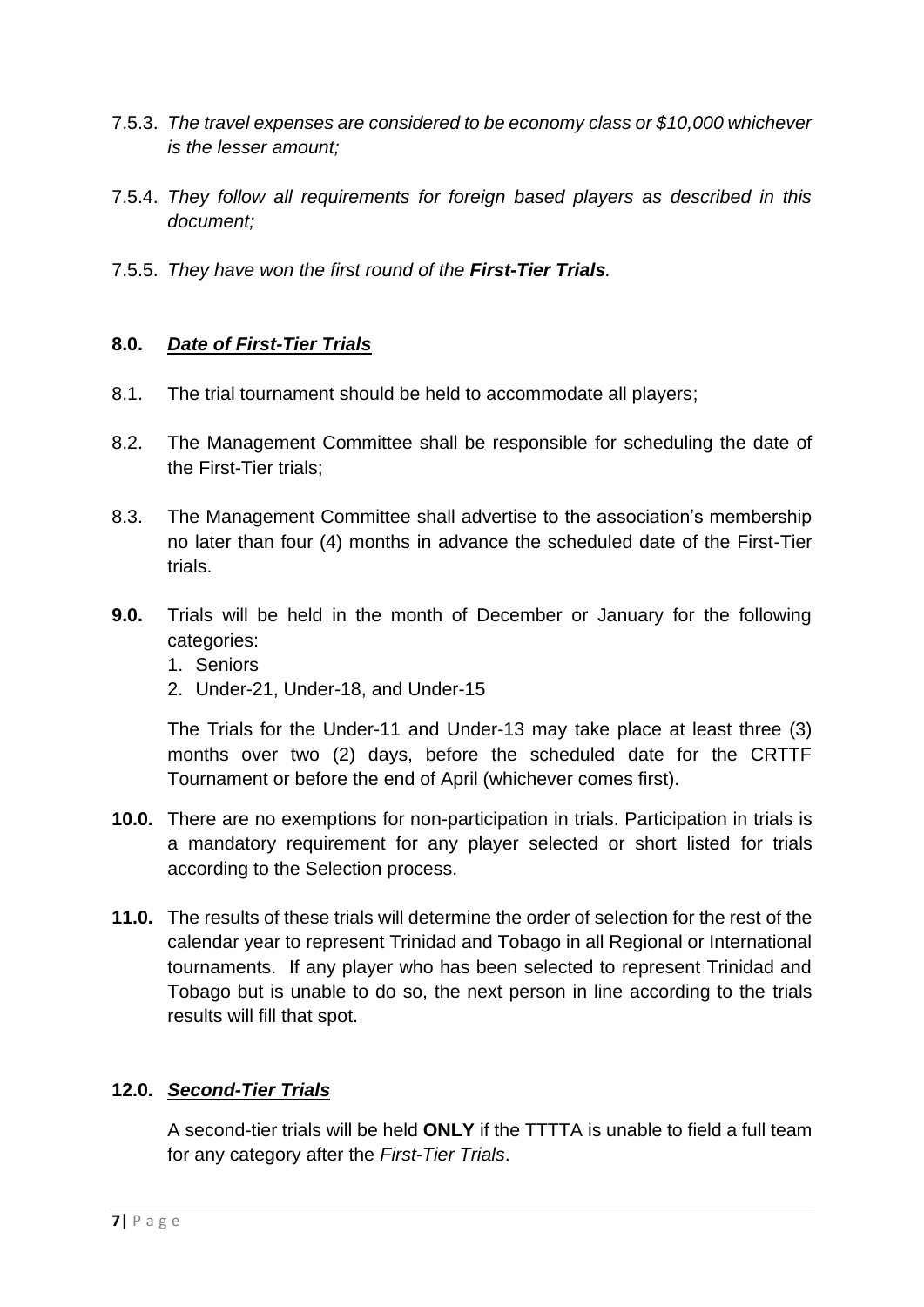Player/s who have participated in TTTTA tournaments and have earned a quarter-final or a Super Singles tournament (last 12) result within the last twelve (12) months in tournaments outlined above in *Article 3.3 (3.3.1. 3.3.2. and 3.3.3.)* for the category being contested, will be short listed providing he/she was not short listed for the First Tier Trials

A virtual top quarter-final or a Super Singles (last 12) spot will be allocated to National player/s that is/are knocked out by any non-national player/s in the last sixteen or the Super Singles tournament (last 24), **ONLY** for National selection purposes.

- a. There will only be one round of trial in the Second-Tier trials.
- b. The trials would be a round robin system three best in five games and all results are final.
- c. Points will be allocated to the players, according to where they were placed and will be ranked accordingly

# **13.0.** *Medical Condition*

All medical conditions, injuries or illness preventing a player from fulfilling a selection or activity obligation, must be substantiated by a medical certificate (original and authentic) provided by the player's physician (in the case of foreign based players – a digital copy would be accepted) or a physician assigned by the TTTTA (in the case of local based players).

To ensure fitness is achieved, the coaches will be required to conduct a fitness test and will make recommendations after the fitness test to the Management **Committee.** 

Players will also be subject to medical fitness/certification tests if the TTTTA believes that he/she may not be able to competently represent Trinidad and Tobago in upcoming regional and/or international tournaments that the player was selected to participate in.

The Management Committee will make the final decision on the total amount of players who shall represent Trinidad and Tobago at any Regional or International tournament. Only players short-listed for the trials will be eligible to represent Trinidad and Tobago in that Calendar year.

## **14.0.** *National Preparation*

All local based player/s selected or qualified to represent Trinidad and Tobago shall fully participate in all preparations (training and competitions) planned by the Coaching Committee.